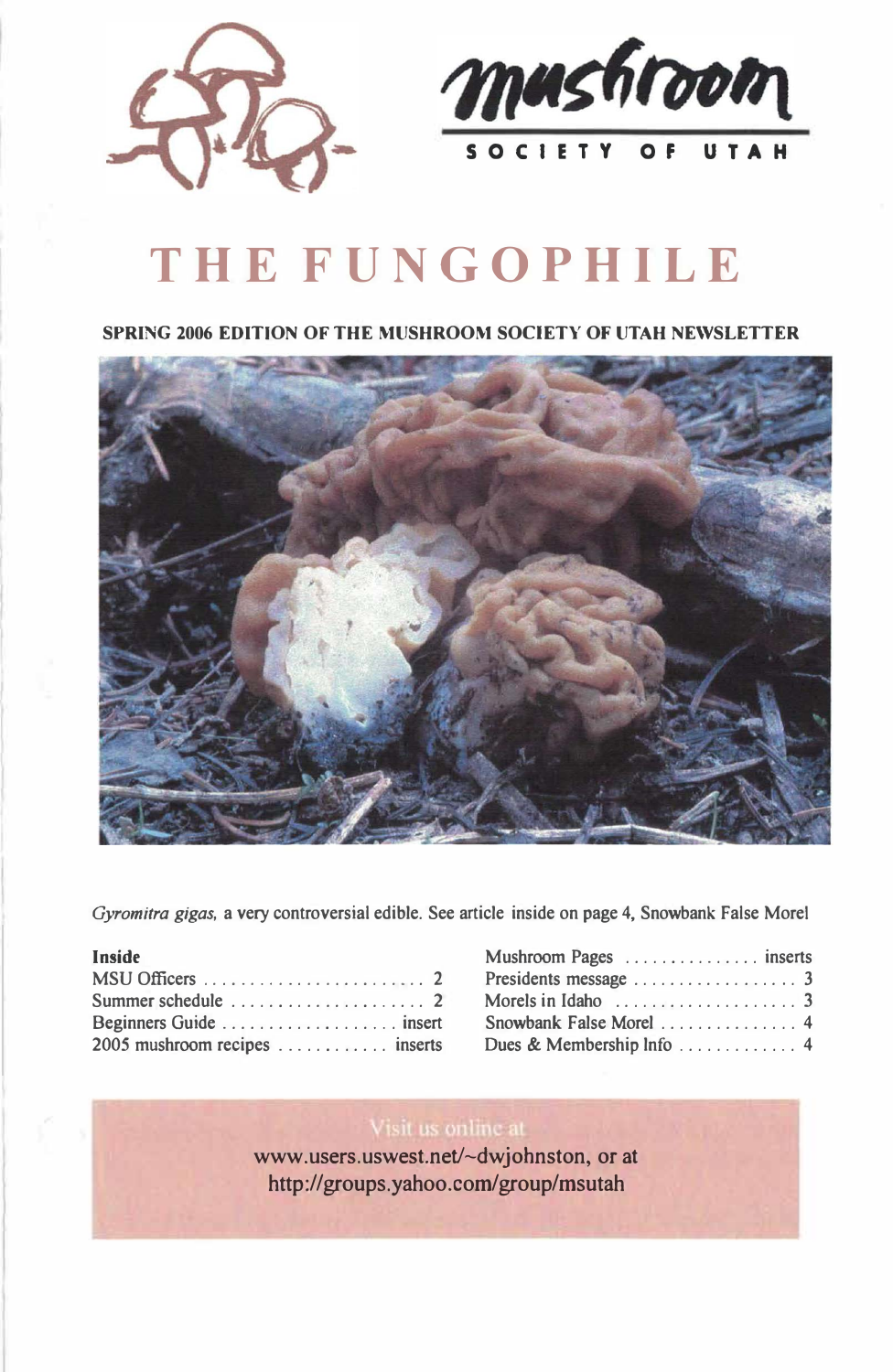## **MSU Officers**

| President<br>Ardean Watts 581-1931                   |
|------------------------------------------------------|
| <b>Vice President</b>                                |
| Secretary<br>Don Johnston 942-0637                   |
| Treasurer<br>Cindy Thomas  583-9246                  |
| <b>Membership Secretary</b><br>Bill Thomas  583-9246 |

**Directors** Mark Cannon ............... 466-5124 Shennan Brough ............. 943-6183 Letters to the Editor may be addressed to MSU Fungophile, 2373 East 6660 South,

Salt Lake City, UT 84121. MSU Fungophile is published by the Mushroom Society of Utah and is mailed to all current members. To become a member or to renew your membership, please complete the form on the back cover and return it with your check to MSU.

### **Summer Schedule**

All of our Saturday forays will be at the same time and meeting place; that is 9:00 AM at the Park & Ride parking lot on the North side of 39th South, between 1-215 and Wasatch Blvd.

Local forays within the Salt Lake valley usually last 3-4 hours.

More distant forays, such as Kamas and the Mirror Lake highway usually last until mid afternoon. Bring a lunch. This is where we go as summer progresses and the valley begins to dry up.

Now to the schedule;

Saturday, April 15, Somewhere in the Salt Lake Valley, possible oyster mushrooms, morels, or Agaricus.

Saturday, May 6, Again in the Valley or possibly lower elevations of the local canyons

Saturday, May 20, Same as May 6, with a greater possibility of morels. The snowbanks may also hold a few goodies.

Saturday, June 17, Time for the higher elevations and snowbanks.

Saturday, July 15, Same as June. We'll probably have to look for places that have had the most rainfall.

Saturday, August 5, Hopefully the monsoons will have had an impact by now.

Our annual Fall Foray will be Friday thru Sunday, August 25, 26, & 27 at the Francis town hall.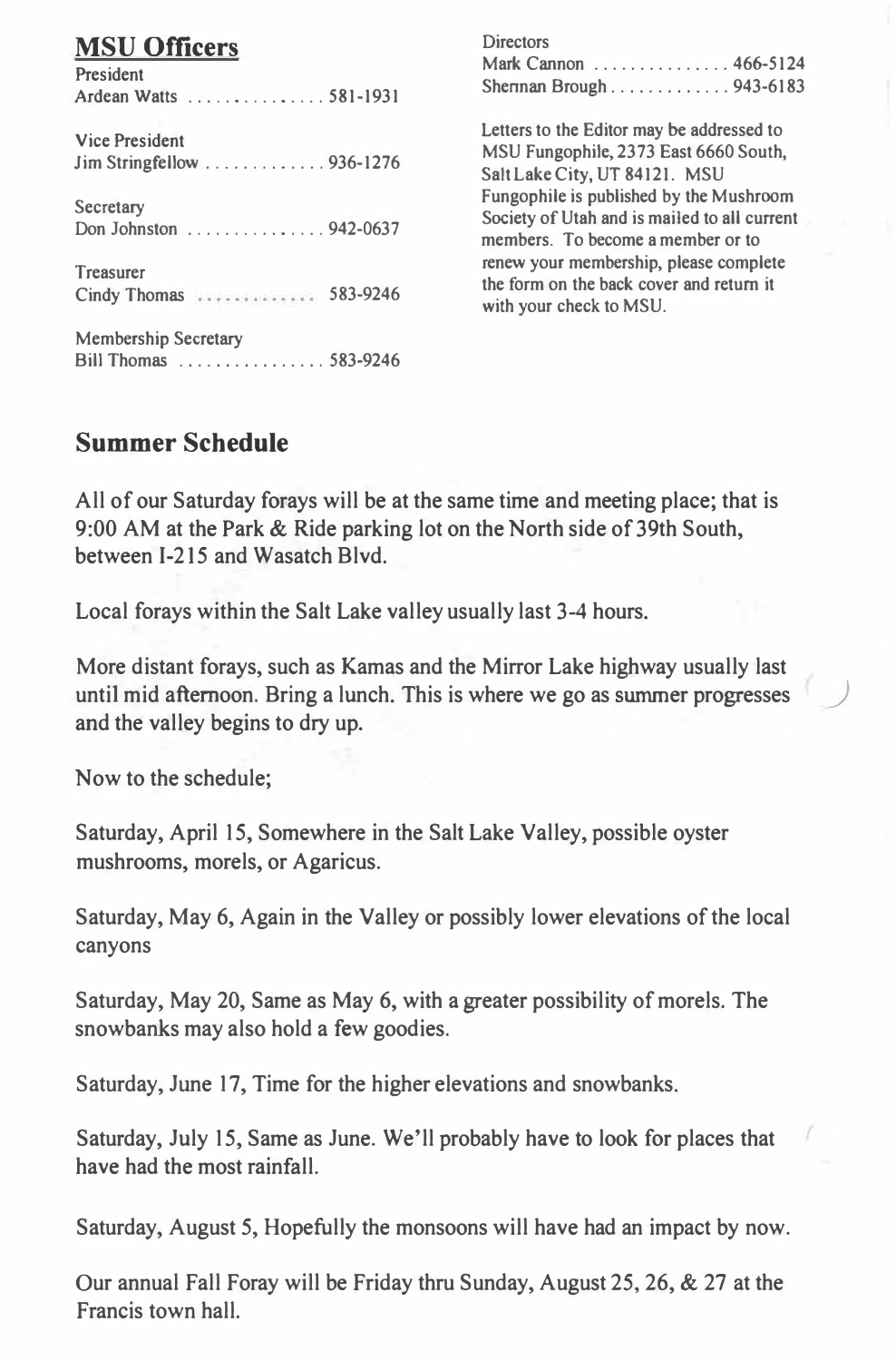## **Beginner's Guide to Hunting Wild Mushrooms**

Welcome to the enjoyable and rewarding world of stalking wild mushrooms. This guide is intended to get you started and give you some very basic information. Fungi can be studied for a lifetime, but wild mushrooms can be harvested and eaten quite safely from day one if you follow some simple guidelines, learn to use he field guides and seek the advice of more experienced mushroom hunters. Most Jf these folks are more than happy to share their knowledge with you.

## **Some basic Dos and Don'ts:**

**Do not** eat any wild mushroom unless you are 100% certain what it is. Many common edible mushrooms have poisonous look-alikes. Use the field guides to carefully identify the mushroom, and double-check your identification with an experienced mushroomer. When in doubt, throw it out!

**Do not** eat any wild mushroom raw. Wild mushrooms should always be cooked in order to kill bacteria and other "germs" that are present in the soil. Commercially farmed "grocery store" mushrooms are raised on sterilized manure and are generally considered safe to eat without cooking. Many people find that raw mushrooms of any kind are more difficult to digest than cooked ones. Use your own judgement and experience on this.

*Do not eat large quantities of any mushroom that you have never eaten before.* Some people are allergic to certain species of wild mushrooms, and it is best to start slowly and find out whether the new mushroom agrees with you or not. It is also best to eat only one new variety at a time. If you have a reaction, you will know which mushroom caused it.

**Do** learn how to properly collect wild mushrooms: When collecting unknown mushrooms for identification, be sure to collect the entire mushroom, particularly the base of the stalk. Dig the mushroom from the soil using a knife or trowel, and wrap it in waxed paper or a small paper bag. Keep different types of mushrooms separate from one another. When collecting known mushrooms for the table, use a sharp knife to cut the stalk through near the level of the soil, to keep the mushroom as clean as possible. Brush or trim off remaining dirt and try to keep it gill-side down. Wrap in waxed paper or paper bags, again, keeping different types of mushrooms separate from one another. Ask any of the experienced mushroom hunters to show you how to do this. There is a special procedure for *puffballs-* see .he field guides or ask about this before eating them.

**Do** show the mushrooms you have collected to one of the experienced mushroom hunters before heading home to cook them. (see first Do not, above.) Before cooking, wash off any remaining dirt using a wet brush or cloth, or under running water.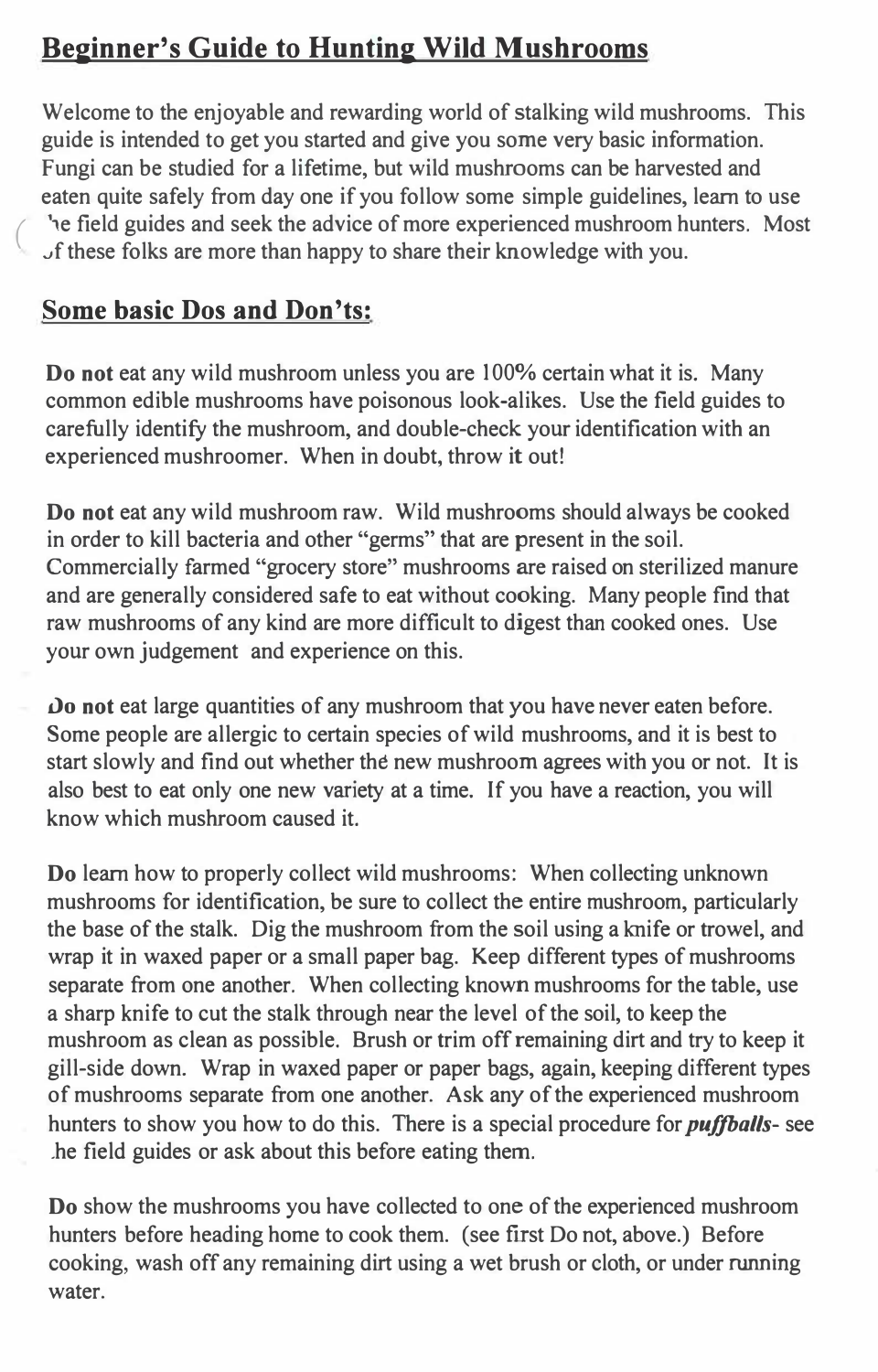Do buy a basic field guide to mushrooms and learn how to use it. There are several good field guides available at your local bookstore. They contain a wealth of information and are fun to read. Most experienced mushroom hunters have a stack of them.

### **Some thines to brine alone when huntine mushrooms:**

Large basket or shopping bag to carry your mushrooms without smashing them Large knife or trowel for digging up mushrooms Small, sharp pocket knife or paring knife to trim and clean mushrooms Brush for cleaning mushrooms. A small paintbrush or kitchen brush works well. Waxed paper roll, waxed paper bags or small paper bags Field guide or two Magnifying lens or loupe Drinking water, lunch or snacks, sturdy walking shoes, light jacket, hat, sunscreen Walkie-talkie radios-good for keeping track of each other in the woods

## Some good field guides, in no particular order:

Peterson Field Guides - Mushrooms

Kent and Vera McKnight, Houghton Mifflin, 1987

The Audubon Society Field Guide To North American Mushrooms Gary Lincoff, Borzoi books, Alfred Knopf, 1981

Mushrooms of North America Orson K. Miller, E.P. Dutton, 1981

Eyewitness Handbooks-Mushrooms Gary Lincoff and Thomas Laessoe, DK publishing, 1998

Mushrooms Demystified David Arora, Ten Speed Press, 1979

All That The Rain Promises And More David Arora, Ten Speed Press, 1991

Mushrooms of Utah

Don Johnston-Available only through Mushroom Society Of Utah

Bill Thomas, endorsed by MSU Board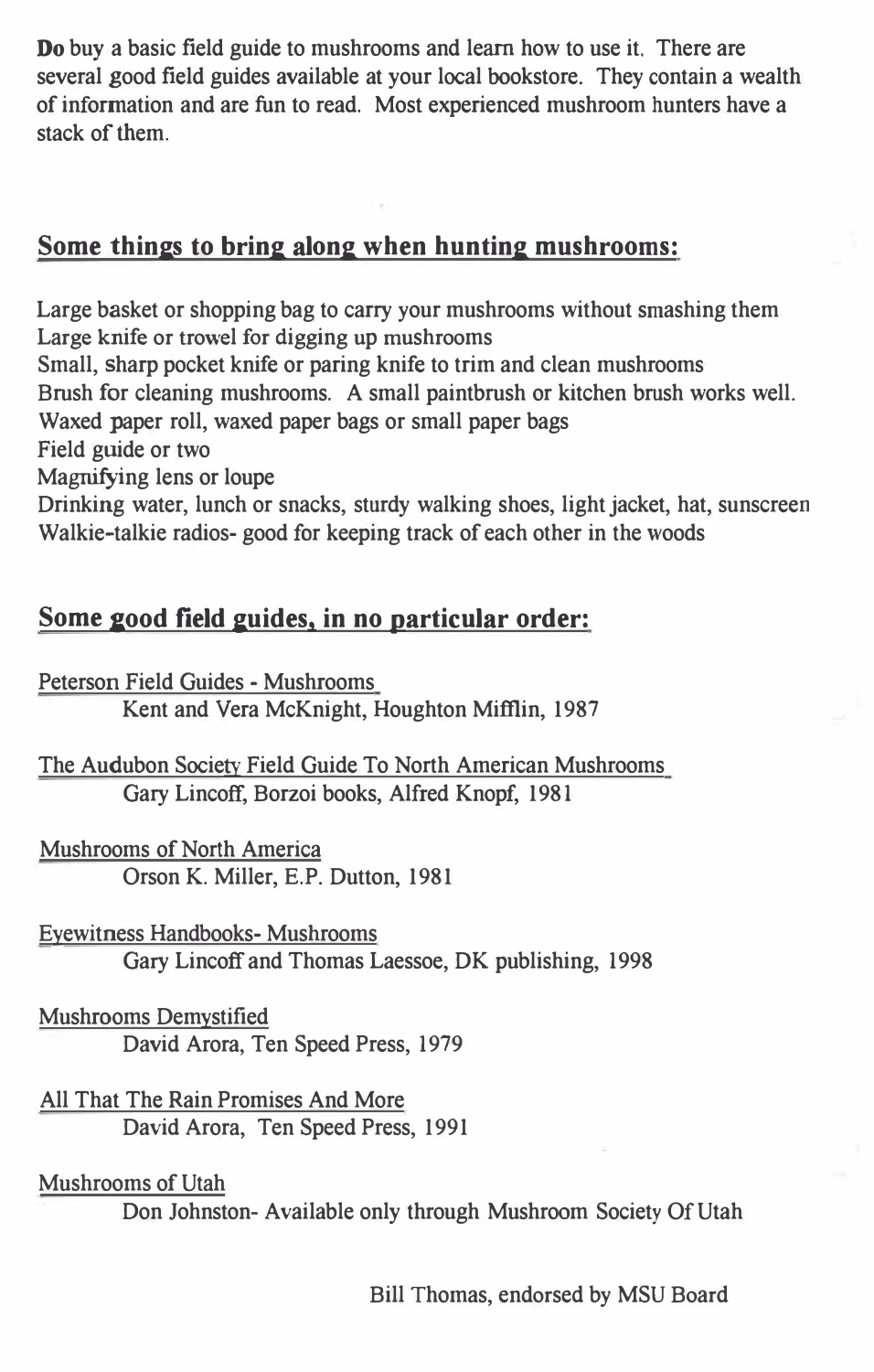Additional Saturday forays will be weather dependent and will be announced at the Fall forav.

#### **Presidents Message**

I will celebrate my 78th birthday this year, the last 50 of which have been as a mycophile. I no longer feel compelled to climb every mountain nor identify every obscure L.B.M. But --- I give advice with little or no encouragement. In that spirit, I am proposing your consideration of a few courtesies, which would make our forays even more enjoyable and effective.

Be Prepared! Bring your own tools: pad and pencil, wax paper, loupe, brush, knife, basket, water bottle, etc., --- every time.

Clean your mushrooms thoroughly at the picking site. This benefits the experts, the cooks, the eaters, the people you would like to impress and leaves the debris in the forest where it belongs.

Keep a lifetime mushroom journal including information about habitat and substrate, date and place. Number each collection and try to identify it yourself. Use question marks for uncertainty and page numbers from your favorite field guide. Your journal could have value to posterity.

Leave some specimens growing where you find them. It"s a courtesy to your colleagues and assures that some will live to complete their life cycle.

Share the goodies with your less fortunate friends.

All members of MSU take an unwritten oath to educate others in the fine art of finding, identifying, appreciating, eating, and understanding fungi. Be good buddies to those who know less than you do.

My deepest gratitude to those of you who don't need this reminder.

**Ardean Watts** 

#### **Good Morel Season Expected in Idaho**

For those who missed the article in the Tribune a week ago, our neighbors in Idaho are expecting a good Morel season for two reasons. 1- There were not enough forest fires last year that left burns that would attract professional pickers. 2- There was enough rain last fall before the ground froze to give the morels a chance to grow. So if you know a good place to find morels in Idaho, this might be the year to do it.

Hopefully, the same could apply to Utah, although I don't recall all that much rain last fall. At least we usually don't have to worry about professional pickers.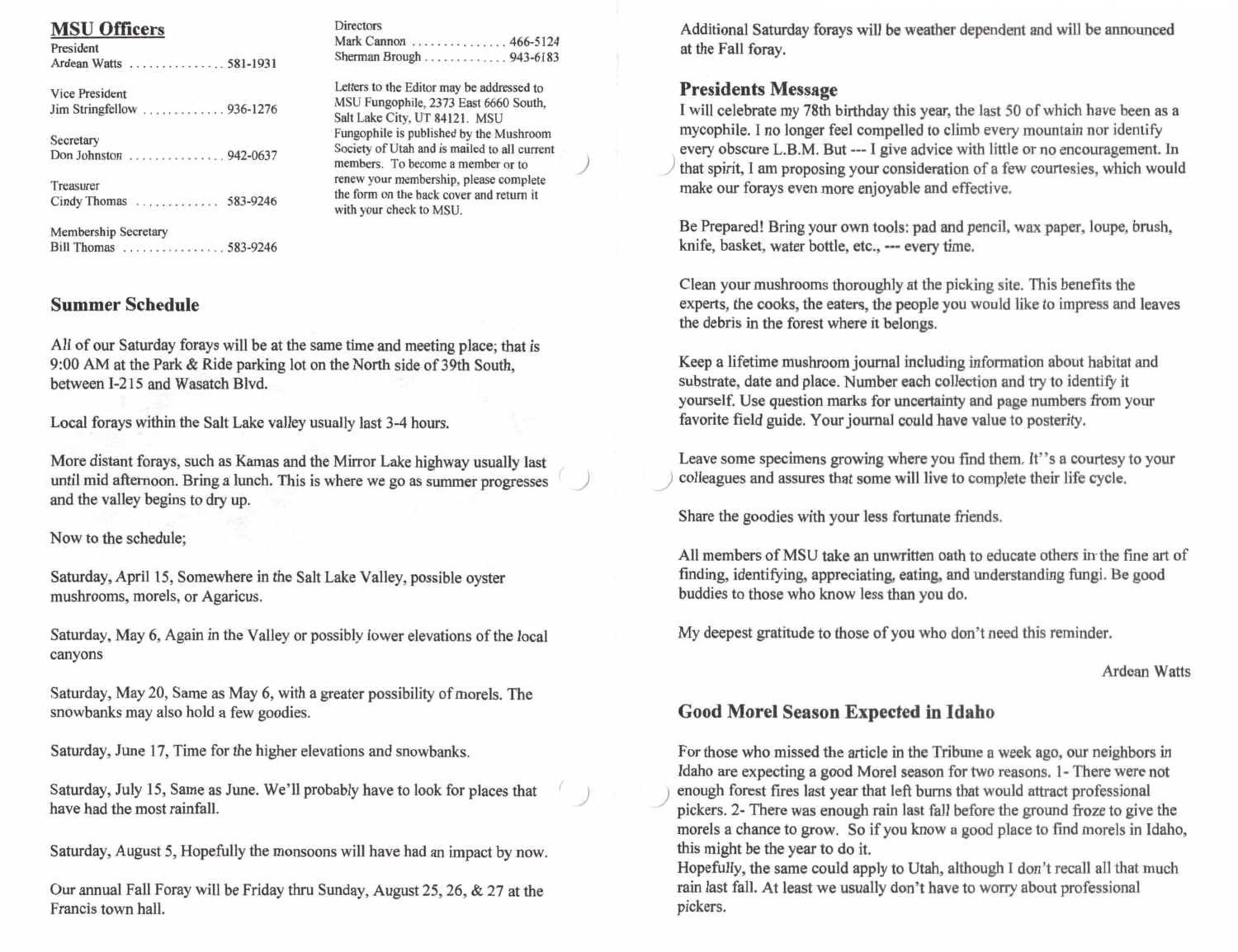## Recipes from our November 2005 Feast

## Chris' Pasta

1.5 lbs fresh sliced mushrooms 3 slices thick cut ba<sup>c</sup>on 1/3 cup chicken broth **1/2** pint heavy whipping <sup>c</sup>ream 1/2 cup sour cream 1 Ib rigatoni 1 lg sweet onion (walla walla,etc.) diced IA head garlic peeled and minced % cup fresh thy  $\text{me}$  leaves (no stems)  $1/2$  stick unsalted butter unsalted butter 1/3 cup olive oil fresh chopped parsley l<sup>e</sup>ave<sup>s</sup> salt fresh ground pepper Cook bacon slowly to crispy, drain. Cut into small strips. Set aside.

Melt butter with olive oil over low heat in heavy kettle. Add onions, salt and pepper to taste, stir regularly. Add thyme, cook until oruons have lost their <sup>c</sup>runchiness, approx. 20 minutes. Add garlic in the last five minutes of <sup>c</sup>ooking.

Increase heat to medium. Add chicken broth to onions, stirring and deglazing the pot. (Here is the place to add wine for flavoring). Add mushrooms, cook for several minutes, stirring. Add cream and sour cream, cook on low heat, stir occasionally until slightly reduced. Add bacon. Salt and p<sup>e</sup>pper to taste.

Mix the mushrooms with the cooked rigatoni (al dente); sprinkle the parsley over the top.

Chris Barry

## Chanterelle Soup

1/4 pound Chanterelle<sup>s</sup> 1/8 cup butter 1/4 <sup>c</sup>up onions, finely chopped 1 teaspoon flour 1 cup <sup>c</sup>ream 3/8 cup milk 3/8 cup beef stock 1/8 cup win<sup>e</sup> 1/8 teaspoon salt 1/8 teaspoon pepper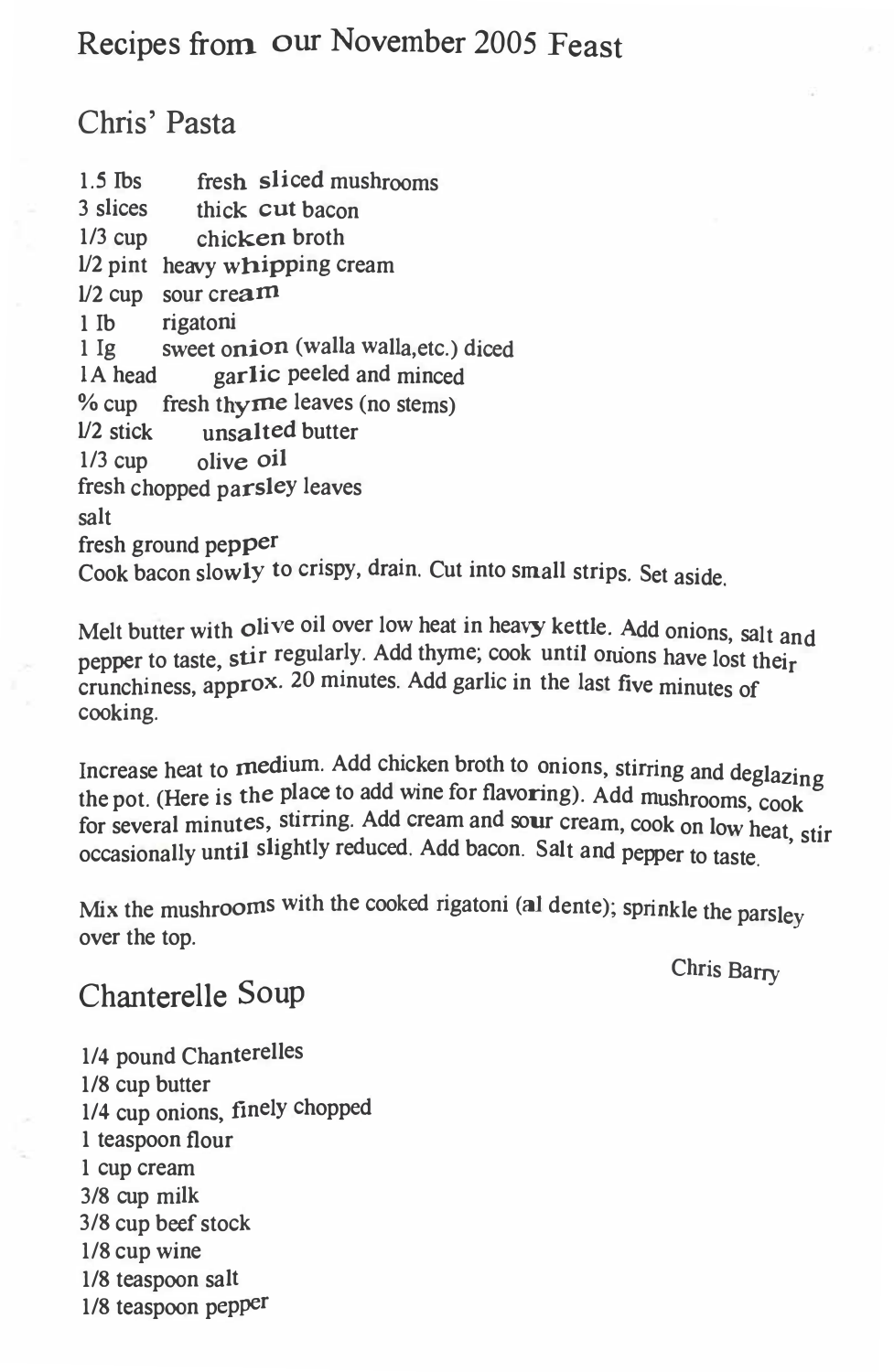Tear, chop, or slice the Chanterelles into the size pieces you prefer. Melt butter and saute the chanterelles and onion in it. Sprinkle the flour over the mushrooms and stir to remove any clumps.

Add beef stock, cream, and milk. Simmer for 15-20 minutes, stirring frequently. If desired, add com starch to thicken. Add a little wine of your preference, white, sherry, or port. Salt and pepper to taste.

Don Johnston

# Mushroom Caviar

4 servings

3 tablespoons butter ½ pound mushrooms, wiped clean and finely chopped 4 shallots, minced 1 tablespoon dry white wine 1 garlic clove, minced

2 tablespoons toasted pine nuts 1 to 2 tablespoons sour cream Salt and freshly ground pepper Boston lettuce Sesame crackers

Melt butter in large skillet over high heat. Add mushrooms and shallots and saute, stirring frequently, about 5 minutes. Stir in wine and garlic and cook another minute Remove from heat, transfer to bowl and let cool.

Gently mix in pine nuts and sour cream and season with salt and pepper. Cover and chill until ready to serve. Mound on lettuce leaves and accompany with sesame crackers.

Pat Glenn, from Bon Appetit Appetizer book

## Mushroom Zucchini Soup

2 pounds of chopped mushrooms. Saute a la J. Czarneki — add soy sauce and sug to taste. Cook until the liquid is reduced by at least half.

4 6-inch zucchinis sliced in 1 /2 inch rounds. Steam in a cup of water with chick, bullion and tablespoon of Italian spices added. Blend slightly when tender.

Combine the above and bring to boil Add one pint of low-fat sour cream and stir. Don't bring to a boil again.

# Roast Duckling with Wild Mushroom Sauce

Look for domestic duckling in your supermarket's freezer case. Thaw it in the refrigerator for 24 hours before roasting.